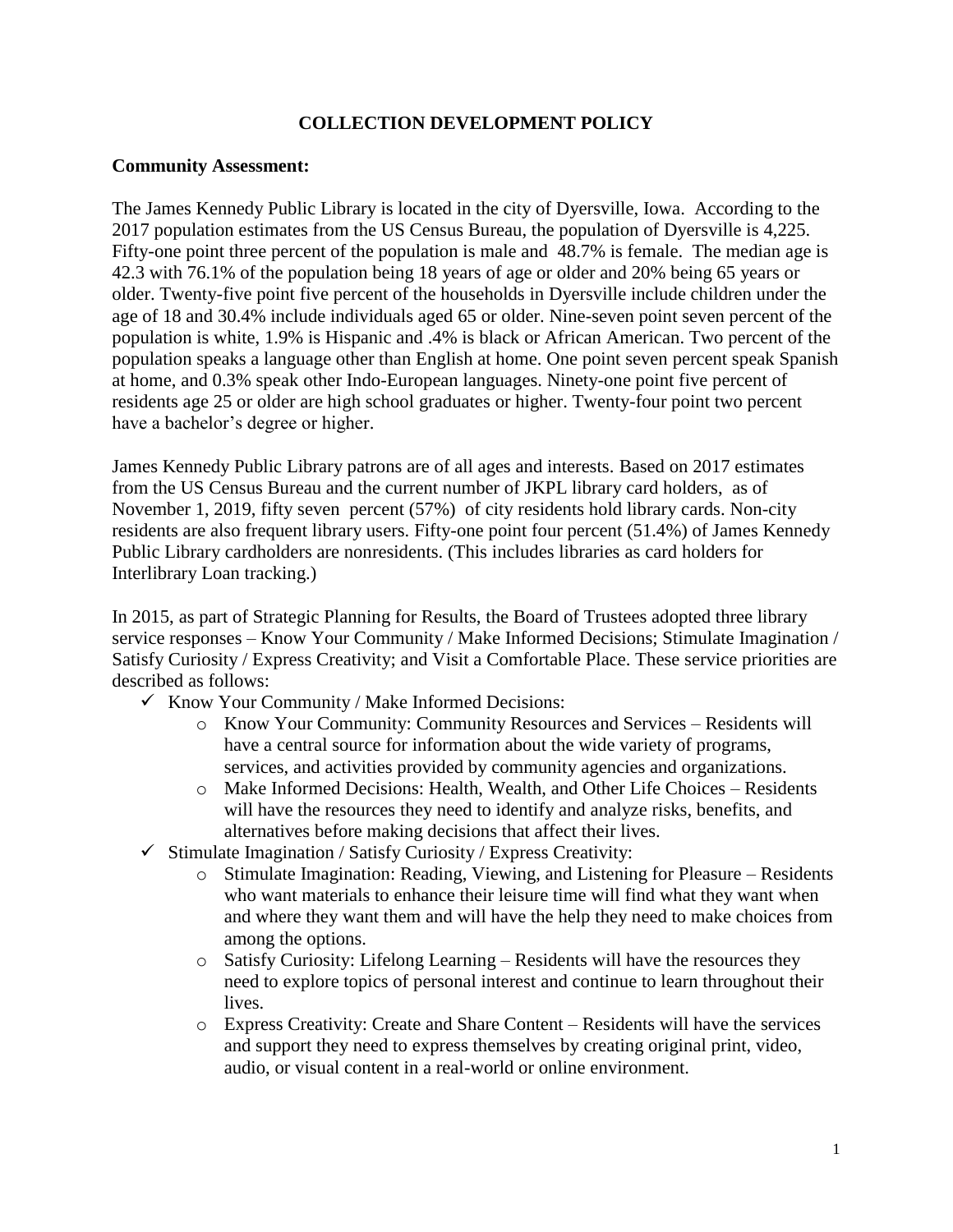$\checkmark$  Visit a Comfortable Place: Physical and Virtual Spaces - Residents will have safe and welcoming physical places to meet and interact with others or to sit quietly and read and will have open and accessible virtual spaces that support networking.

These service priorities, which apply to all ages, serve as guiding principles as the library makes selection decisions.

As a participant in the State Library's Access Plus (InterLibrary Loan) program, JKPL is able to provide interlibrary loan services (borrow items from other libraries in Iowa or the United States) for eligible patrons with needs outside the scope of the collection

## **Purpose:**

The purpose of the James Kennedy Public Library's collection development policy is to guide the librarians and to inform the public about the principles upon which selection decisions are made. A policy cannot replace the judgment of librarians, but stating goals and indicating boundaries will assist them in choosing from a vast array of available materials.

The responsibility of the library is to serve the entire community; not to promote, and above all, not to censor any particular political, moral, philosophical, or religious convictions or opinions. It is not the purpose of the library to stimulate or cater to trivial, antisocial, prurient, or immoral interests. But no one, least of all a free public library, has the right to judge what another may or may not read, hear, or view.

History shows that many books which have been most controversial or objectionable to some persons or groups, have, in due course, been recognized to be among those books, which most, rather than least, belong in public libraries. If an idea is truly dangerous or evil, the best protection against it is a public that has been exposed to it and has rejected it.

As the foundation for its collection development policy, the Board of Directors of the James Kennedy Public Library adopts the Library Bill of Rights of the Council of the American Library Association, the Freedom to Read, and the Freedom to View statements.

### **Responsibility for Collection Development:**

Ultimate responsibility and final authority for collection development lies with the Board of Trustees. The Board delegates to the Library Director and senior staff the selection of library materials and the development of the collection.

### **Criteria for Selection:**

The objective of selection is to collect those books and other library materials that will inform, educate, entertain, and contribute to the enrichment of mind and spirit. The collection will be built to meet the needs and interests of the community. Nontraditional items, such as those collected for the Library of Things, are referenced in this policy but are more specifically addressed in the Library of Things Collection Development and Circulation Policy.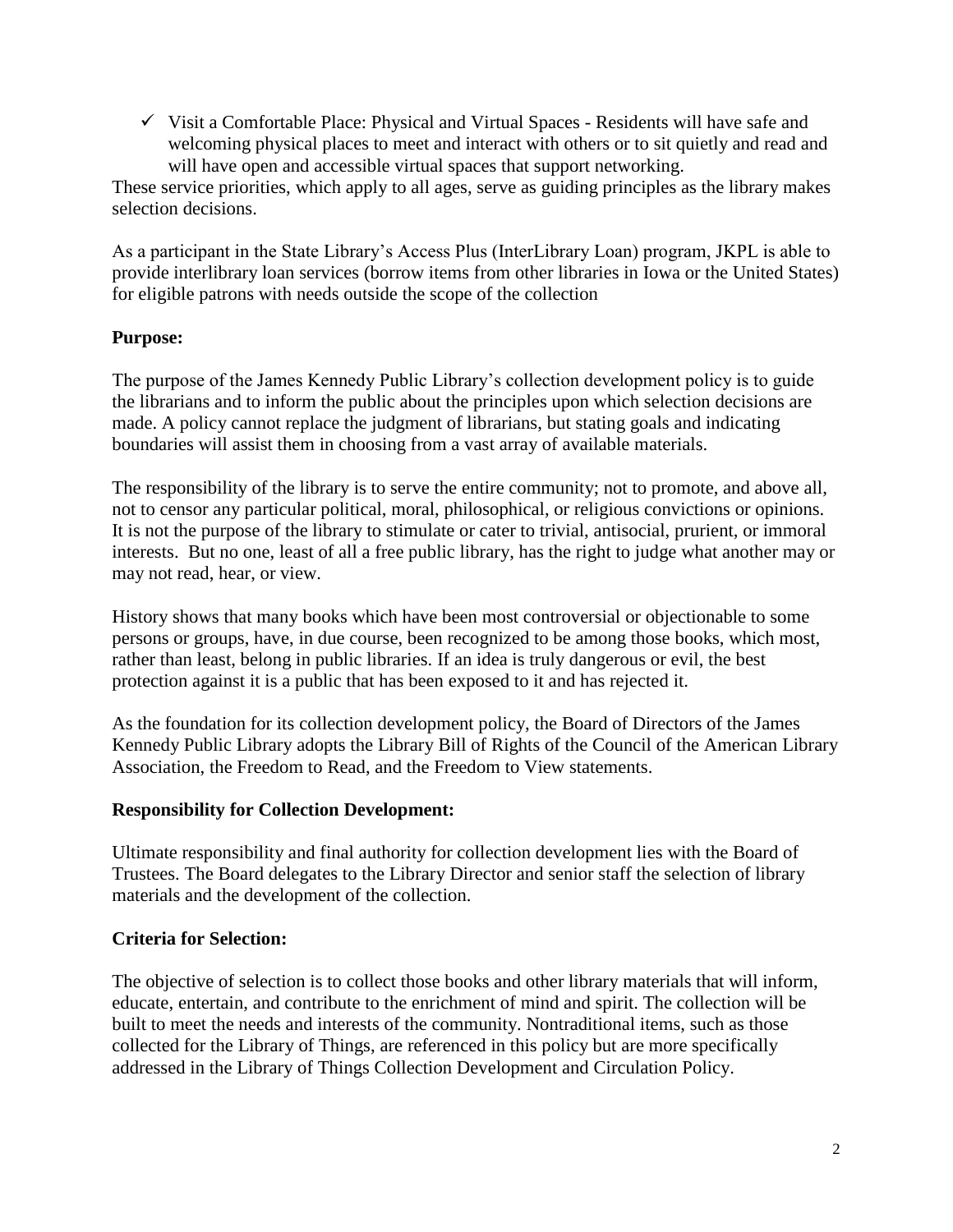Items considered for inclusion in the library collection will be evaluated based on the following criteria:

- excellence of reputation of the work
- opinion of critics and reviewers
- authority and reputation of author and / or publisher
- accuracy and timeliness
- creativity and vitality
- literary merit
- appeal and relevance to community interests
- format suitable for library use
- suggestions by library users
- price and availability of funds
- relationship to other items in the collection

Recommendations for materials from citizens of the community will be considered carefully. Items will be added as budget allows.

## **Selection Resources:**

Among the selection tools used by librarians are professional library journals, trade journals, subject bibliographies, publishers' promotional materials, and reviews from reputable sources. Librarians should also be aware of materials reviewed in national newspapers and magazines, local publications, the broadcast media, and from reputable sources available via the Internet.

The following professional journals are representative of the many aids used for selection of materials: *Booklist, Library Journal, Horn Book*, and *Voice of Youth Advocates (VOYA)*. *)* In addition, other works may be consulted, including but not limited to the following: *Public Library Catalog Core Collection: Nonfiction, Fiction Catalog, Children's Catalog, Junior High School Catalog,* and *Senior High School Catalog.* Library staff responsible for selecting use their own judgement in deciding which resources best fit their needs in selecting for the JKPL.

## **Scope of the Collection:**

The basic policy of selection is to choose the best new materials and duplicate or replace the older titles which have proven their worth.

The James Kennedy Public Library collection includes the following areas:

## **Adult Fiction (Print)**

The library provides a collection of standard and contemporary fiction titles as well as genre fiction for the intellectual enrichment, informational, and entertainment needs and interests of the adult population of Dyersville. Multiple copies of frequently used titles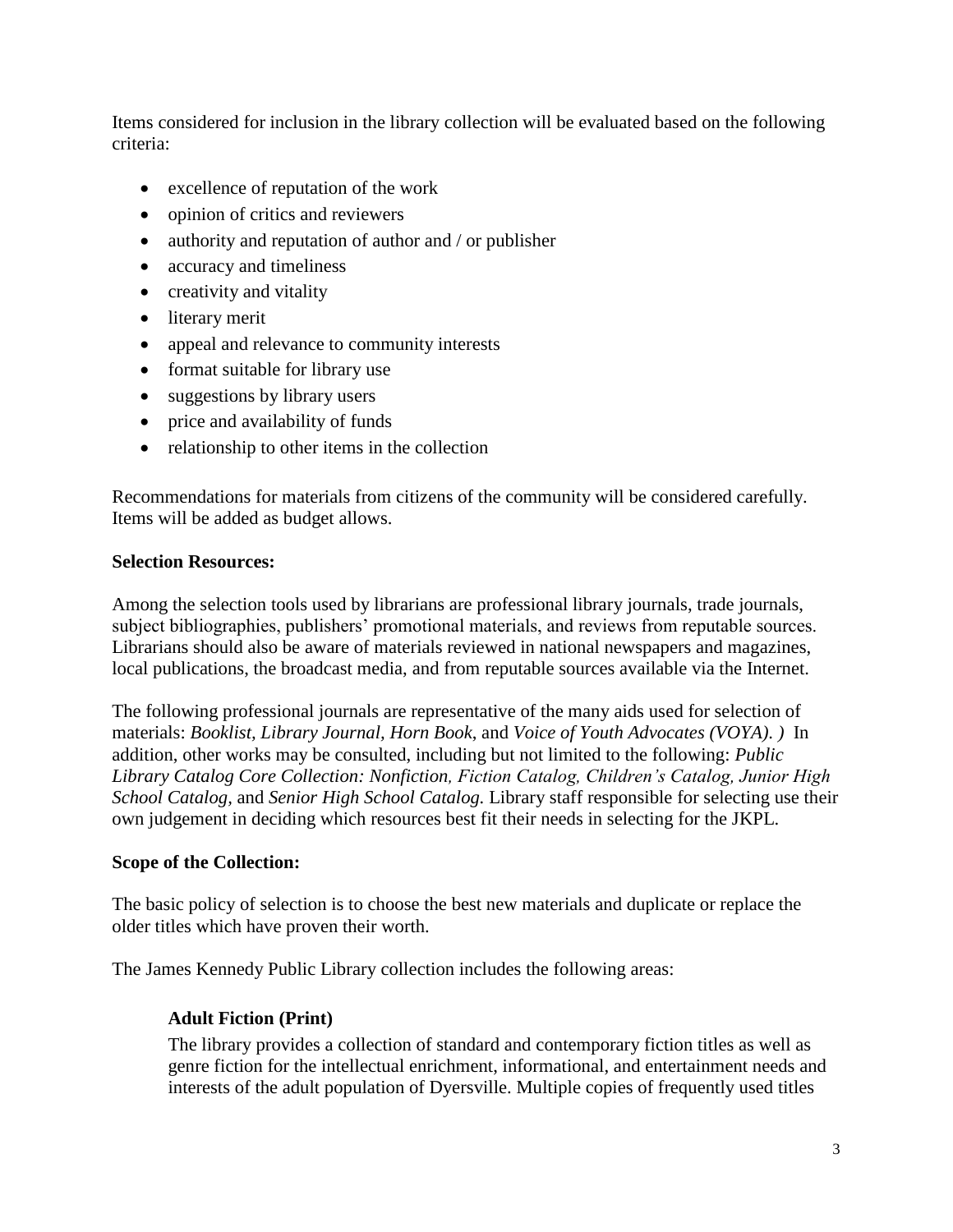may be provided. Large print, eBook, audio, and eAudio copies of some titles may also be available.

# **Adult Nonfiction (Print)**

The library maintains a collection of general interest nonfiction titles to provide for the information needs and browsing interests of the adult population of Dyersville. Large print, eBook, audio, and eAudio copies of some titles may also be available.

- Legal and medical works will be acquired only to the extent that they are useful to the layman.
- Textbooks are not ordinarily purchased by the library.
- The James Kennedy Public Library is a public library and strives to maintain an impartial recognition of all religions while specializing in none. The library is a reflection of the community it serves so collections relevant to some faiths or beliefs may be broader than others.

## **Periodicals (Print)**

The library maintains a collection of magazines for informational and recreational reading. Issues are maintained for one year or as space and demand dictate.

## **Newspapers (Print)**

Newspapers are selected to provide local, state, regional and national coverage. Local newspapers plus a selection of regional and national titles are purchased. The Dyersville newspaper is kept and purchased on microfilm when such is available. Issues of local papers (Manchester and Cascade) are kept for a minimum of six months. Issues of state, regional or national papers are retained for one month.

### **Reference Materials (Print)**

Reference materials provide timely and accurate information on a wide variety of topics. Because of method of use or cost, they may be maintained primarily for in-library use only or may be circulating. Many traditional print reference resources have been replaced by electronic resources which are more current and available to patrons even when the library is closed. The library is very selective in what they add to the print reference collection.

### **Reference Materials in Digital Format**

Some reference tools are purchased in digital formats which are available online. These materials are selected following the same criteria as print items.

### **Iowa History and Local Genealogy Collection**

Nonfiction books about Dyersville, Dubuque and Delaware Counties, and the State of Iowa are housed in a separate collection. This collection also includes family histories and genealogies of local interest. These materials are selected and retained under the following criteria:

• The library attempts to be as inclusive as possible in obtaining books pertaining to the history, economic, social, and cultural life of Dyersville.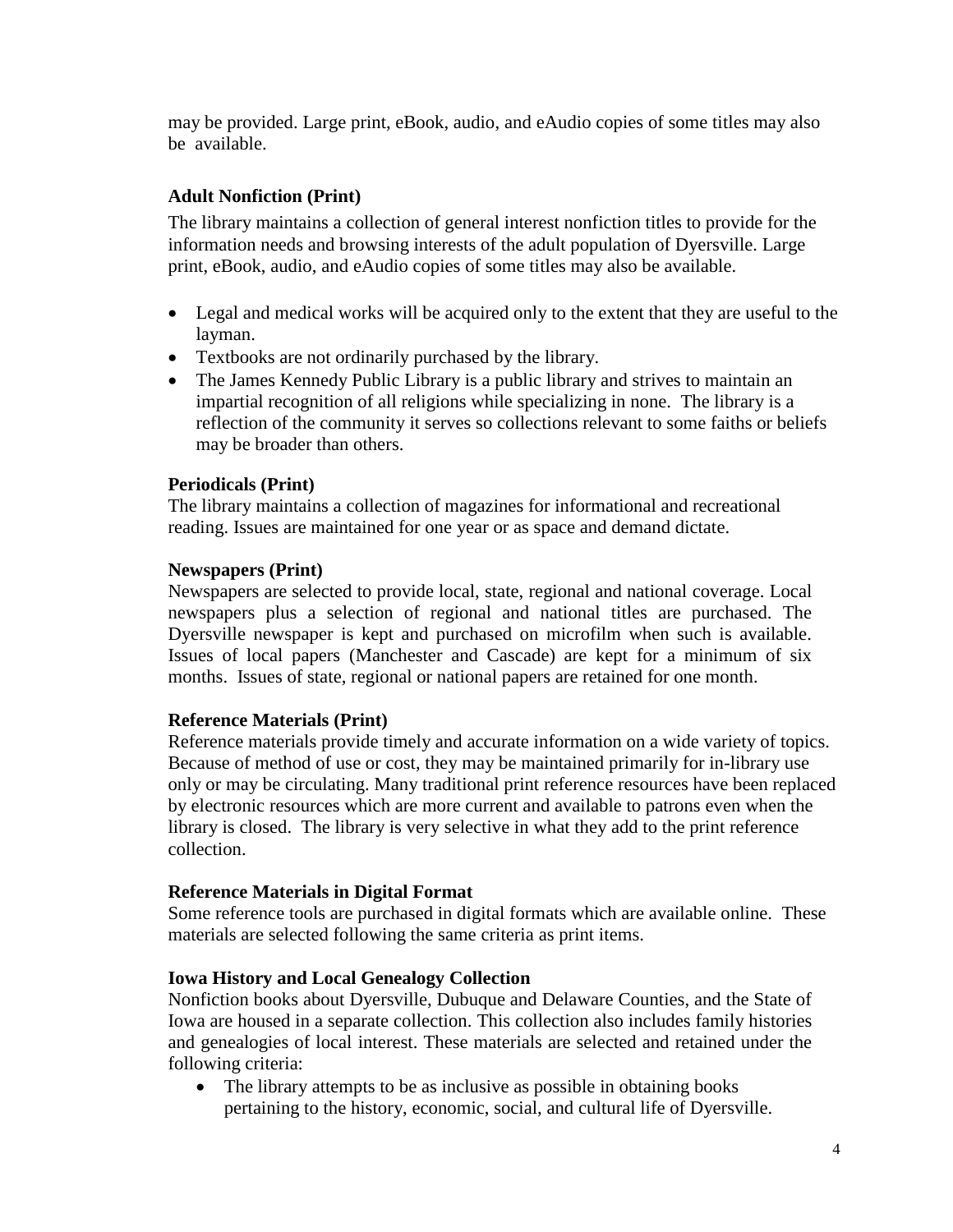- The library makes no attempt to be inclusive in its collection of materials on Dubuque and Delaware Counties or the State of Iowa.
- The library does not collect letters, papers, documents, photos, or other primary resource material of local interest other than books. These materials are collected by the Dyersville Area Historical Society.

## **Young Adult (Print)**

The young adult collection provides recreational and educational materials for young adults ages 12 – 18. Multiple copies of frequently requested titles may be provided. *YA Fiction*

The library maintains a variety of Young Adult fiction. Award winning titles, titles that deal with current issues and concerns of teenagers, popular authors and titles, and titles requested by the patrons are included in the collection.

#### *YA Nonfiction*

The library maintains a nonfiction collection for Young Adults that contains general informational works, browsing items and items that are of interest to people in  $7<sup>th</sup>$ -12<sup>th</sup> grades, and items that supplement the educational needs of teens.

## **Children's (Print)**

Children's materials are selected to meet the recreational, educational and cultural needs of children from infancy through age 12. Multiple copies of frequently requested titles may be provided.

*Picture Books*

These books, in which illustration is as important as text, serve to introduce children to the world of books. The library includes a wide variety for adults to read to toddlers and preschoolers and for children to look at and use as they begin to read. This collection includes beginning readers, concept books, wordless books and board books as well as picture books.

### *Juvenile Fiction*

The library maintains a variety of children's fiction, from distinguished children's literature to popular and enticing titles that will attract readers of many tastes and abilities. Popular series titles are purchased in response to patron requests and as funding permits.

### *Juvenile Nonfiction*

The juvenile nonfiction collection contains general informational works, browsing items and subject-oriented materials on topics of interest to children preschool age through sixth grade. The library does not provide basic texts or materials needed for schoolwork. It may, however, purchase supplementary materials to enrich the resources available at area schools.

### *Read-Alongs*

Read-alongs are children's materials that include the print book along with some form of audiobook. The library collection is primarily intended for children up to  $2<sup>nd</sup>$  grade but selections for other ages may be added if deemed appropriate by the selector.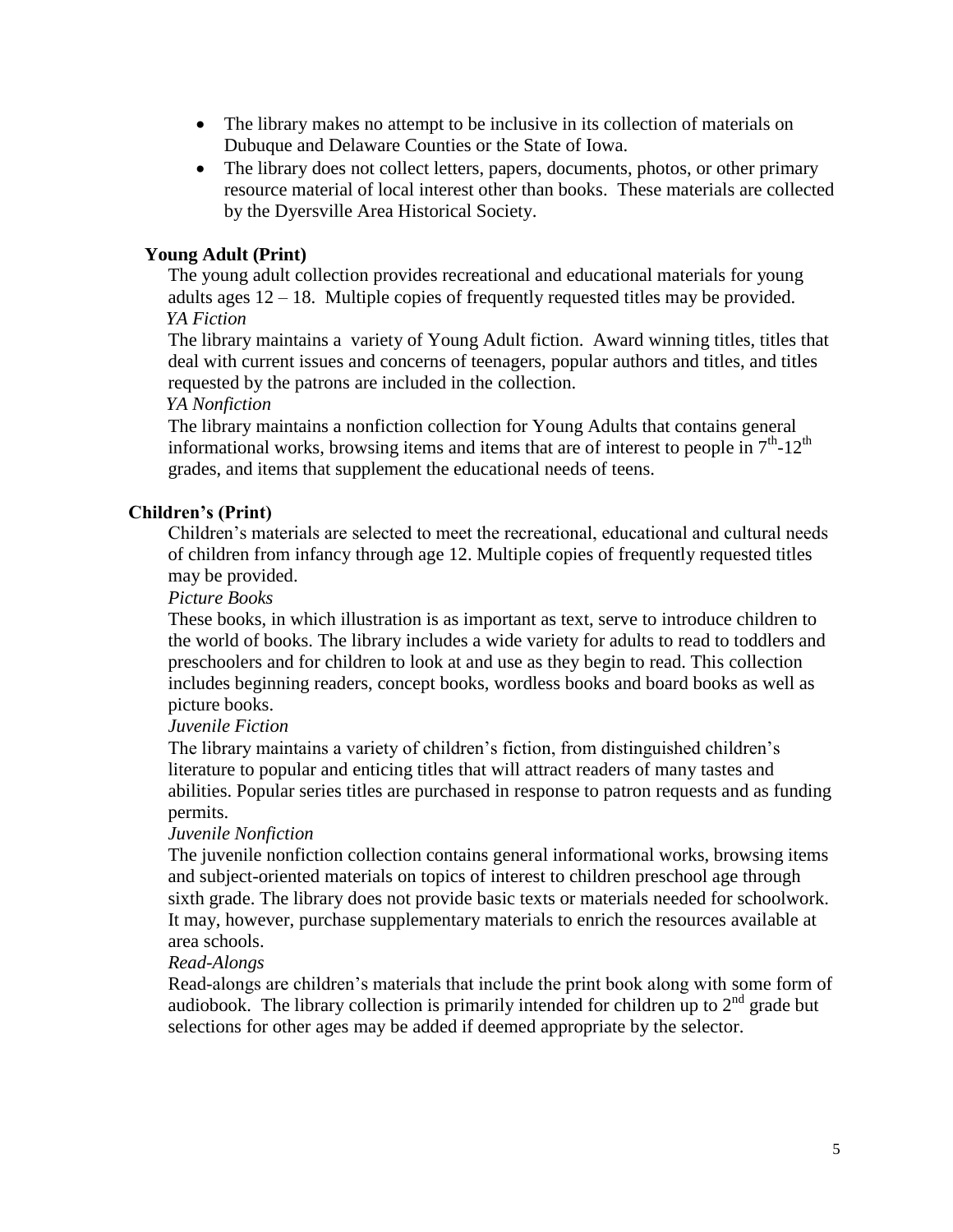#### **Library of Things and Realia**

The Library of Things is a collection of non-traditional library items that complement the JKPL's mission. Types of Things included in this collection are Home Improvement and Assistive Devices, Audiovisual Equipment and Electronics, Science and Technology Kits, and Recreation and Crafting Tools. The Library of Things is not intended to be comprehensive and the library is limited by storage space and budget available. Please see the Library of Things Collection Development and Circulation Policy for more details.

#### **Multimedia:**

*Computer software:*

The library provides word processing, spreadsheet and educational software preloaded on the public access computers.

*Console Games:* 

The library provides a console game collection for informational, educational and recreational purposes. The collection is developed for all ages, but no attempt is made to provide a comprehensive collection. Currently Wii, WiiU, Xbox One, and Xbox 360 games are purchased. Donations of other formats are welcome only if enough are donated that the library is able to start a circulating collection. Based upon changing technology and demand, additional formats may be purchased.

*Video (DVD, BluRay, etc.):*

The library provides a video collection for informational, educational and recreational purposes. The collection is developed for all ages, but no attempt is made to provide a comprehensive collection. Items are primarily purchased in the DVD format. BluRay and donations in other formats may be added to the collection at the discretion of the librarian in charge of this collection.

*Audio / Spoken:*

The audiobook collection, in compact disc and playaway format, is intended to fill the recreational and informational needs of adults, young adults and children. Both abridged and unabridged formats are included with unabridged being preferred. No attempt is made to provide a comprehensive collection.

*Launchpads / Tablets with installed programs:*

The Launchpad / tablet collection is intended to fill recreational, informational, and early literacy needs of children in an interactive format. No attempt is made to provide a comprehensive collection.

#### **Creation Station / Active Learning Collection:**

The JKPL provides access to materials, collections and equipment to promote active learning. These items are intended for in-house use for learning, creating, making and doing. They are generally focused upon the areas of STEAM (Science, Technology, Engineering, Art, Math), Do It Together and Do It Yourself activities. Items included in this collection include such things as robots, circuits, LEGOs® or other building materials, craft supplies and equipment, etc. There is some cross-over between this collection and the Library of Things. No attempt is made to provide a comprehensive collection.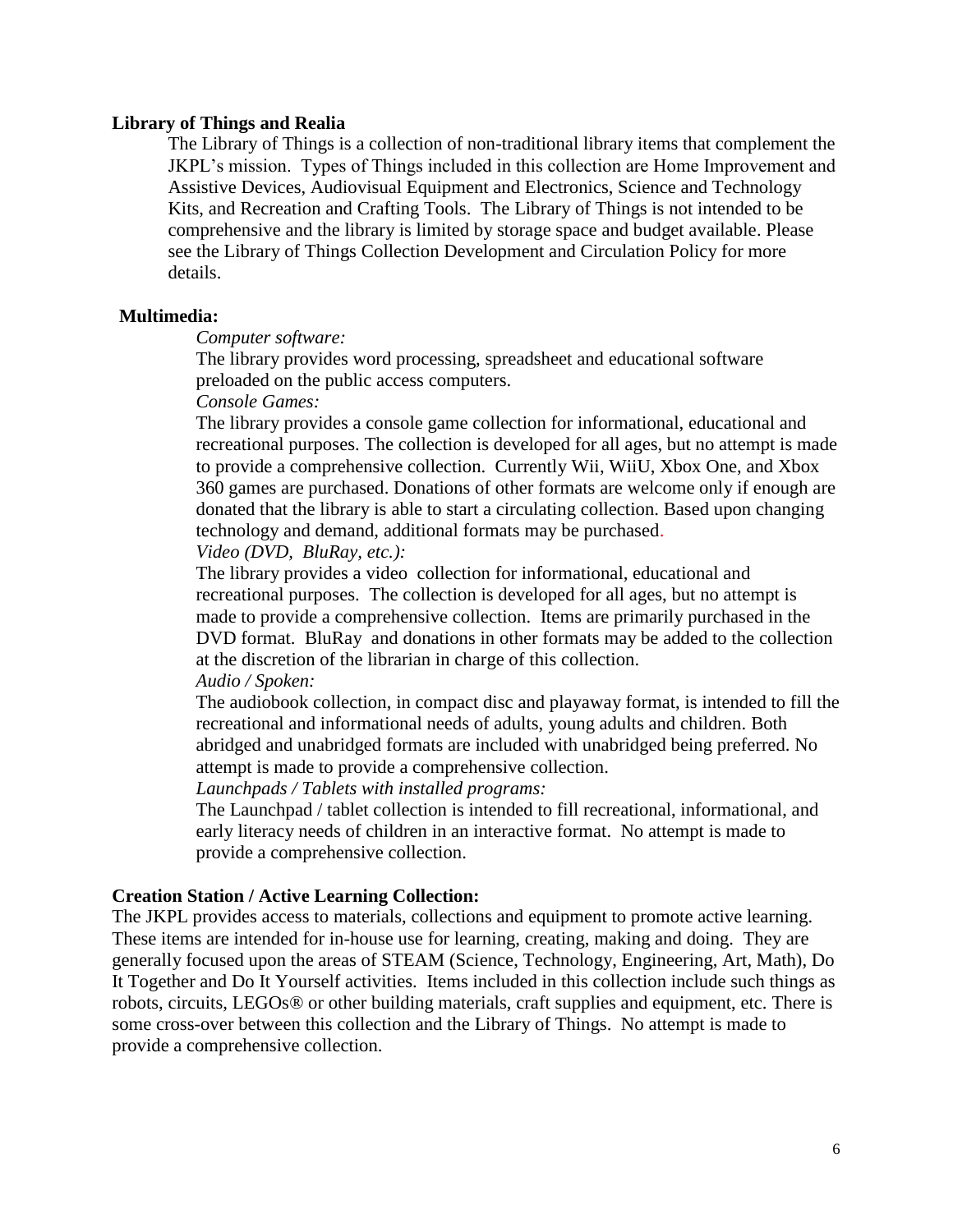### **Digital Collections:**

The JKPL provides access to materials in digital formats, including but not limited to eAudio, eBook, eMagazine, and downloadable music. Items in these collections are generally provided through consortia agreements but where the JKPL has selection authority, the criteria for the comparable print format will be utilized in making the selection decisions.

The Library seeks to draw upon the collections and resources of the State Library of Iowa so as not to unnecessarily duplicate services and materials. Interlibrary Loan will be used to secure from other libraries those specialized materials.

## **Collection Maintenance:**

In order to provide an up-to-date, current, readily accessible, and attractive collection of materials, the library collection will be weeded on a continuous basis, following a schedule developed and implemented by the library director and staff.

Weeding will be performed by the library staff with final judgment as to whether an item should be pulled resting with the Board of Trustees. Such responsibility has been delegated to the Library Director and senior library staff.

Items to be weeded will be determined according to the following general criteria. The titles will be judged based on their most recent copyright, the most recent circulation date or turnover rate, and whether they are "MUSTY"…(M-Misleading…and/or factually inaccurate; U-Ugly…worn and beyond mending or rebinding; S-Superseded…by a newer edition or by a much better item on the subject; T-Trivial…of no discernible or scientific merit; Y-Your collection has no use for this book…. irrelevant to the needs and interests of the community).

Following this preliminary check, the materials which are being considered for withdrawal from the adult collections may be checked against the Core Collection Guides: *Fiction Catalog* – for fiction materials, and the *Public Library Catalog: Nonfiction* – for non-fiction materials, or other core resource books. Maintenance of the adult collections is the responsibility of Library Director and / or the staff member(s) specifically assigned by the Library Director.

Children and YA materials will be weeded following the same general criteria. Items considered for removal may be checked against *Children's Catalog, Junior High Catalog, High School Catalog, Fiction Catalog, Public Library Catalog*, and various Award winner lists. The Youth Services Librarian and the Young and Emerging Adult Librarian have the responsibility for maintaining these collections.

The Library of Things collection(s) will be weeded following the same general criteria. Maintenance of these collections is the responsibility of the staff member(s) specifically assigned.

Items in the multimedia collections will be weeded following the same general criteria. Maintenance of these collections is the responsibility of the staff member(s) specifically assigned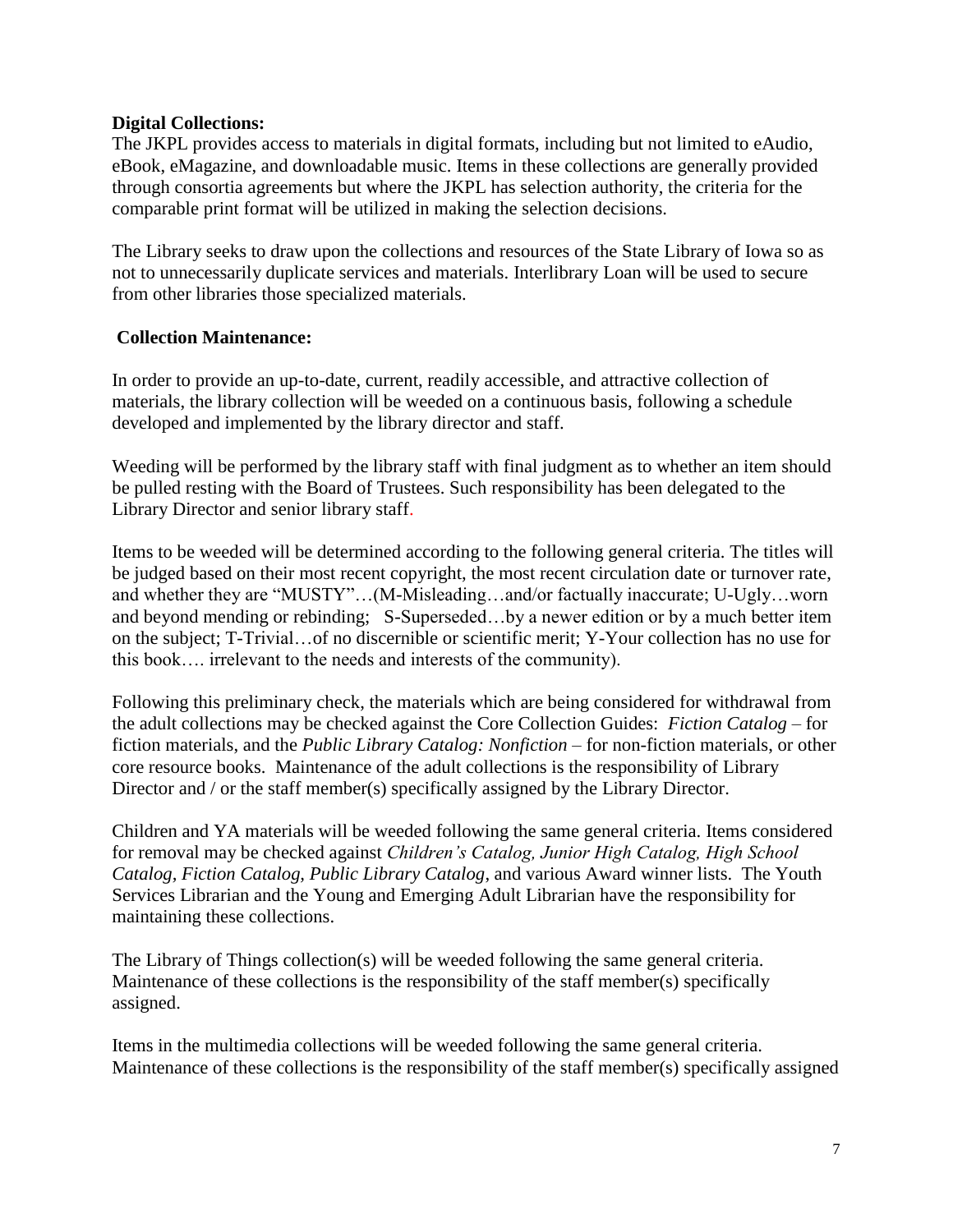Gaming materials (board and console) will be weeded following the same general criteria. The Young and Emerging Adult Librarian has the responsibility for maintaining the gaming collections.

Creation Station / Active Learning Materials will be weeded following the same general criterial. Maintenance of this collection is the responsibility of the staff member(s) specifically assigned

This policy presents general guidelines for collection maintenance. It cannot replace or usurp the practical knowledge of the librarians. Materials may still be returned to the shelves at the librarian's discretion, or culled sooner due to space constraints or other issues. The following chart provides general guidance on with items should be considered for culling.

| <b>CLASSIFICATION</b>       | LAST CIRC (years) | COPYRIGHT (years) | <b>Notes</b>          |
|-----------------------------|-------------------|-------------------|-----------------------|
| <b>Adult fiction</b>        | 3 years           | Doesn't apply     |                       |
| 000 (general topic)         | 3 years           | 10 years          |                       |
| 100                         | 3 years           | 10 years          |                       |
| 200                         | 3 years           | 10 years          |                       |
| 300                         | 3 years           | 10 years          |                       |
| 300 (almanacs)              | 3 years           | 5 years           |                       |
| 400                         | 3 years           | 10 years          |                       |
| 500                         | 3 years           | 10 years          |                       |
| 600                         | 3 years           | 5 years           |                       |
| 700                         | 3 years           | Doesn't apply     |                       |
| 800                         | Doesn't apply     | Doesn't apply     | Classic literature    |
|                             |                   |                   | kept                  |
| 900 travel                  | 3 years           | 5 years           |                       |
| 900 history                 | 3 years           | Doesn't apply     |                       |
| 900 personal narrative      | 3 years           | 10 years          |                       |
| Biography (popular)         | 3 years           | Doesn't apply     |                       |
| Biography (historical)      | 3 years           | Doesn't apply     |                       |
| Young Adult fiction         | Turnover rate     | Doesn't apply     |                       |
| Children's fiction          | Turnover rate     | Doesn't apply     |                       |
| Iowa History &              | Doesn't apply     | Doesn't apply     | This collection is    |
| <b>Genealogy Collection</b> |                   |                   | generally only culled |
|                             |                   |                   | based on condition    |
| Media                       | 2 years           | Doesn't apply     |                       |
| Games and other             | 1 year            | Doesn't apply     | Some items do not     |
| selective realia            |                   |                   | circulate so will be  |
|                             |                   |                   | evaluated by          |
|                             |                   |                   | condition only        |
| Active Learning /           | 3 years           | Doesn't apply     | Some items are used   |
| <b>Creation Station</b>     |                   |                   | in-house only so will |
|                             |                   |                   | be evaluated by       |
|                             |                   |                   | condition only        |
| Library of Things           | 3 years           | Doesn't apply     |                       |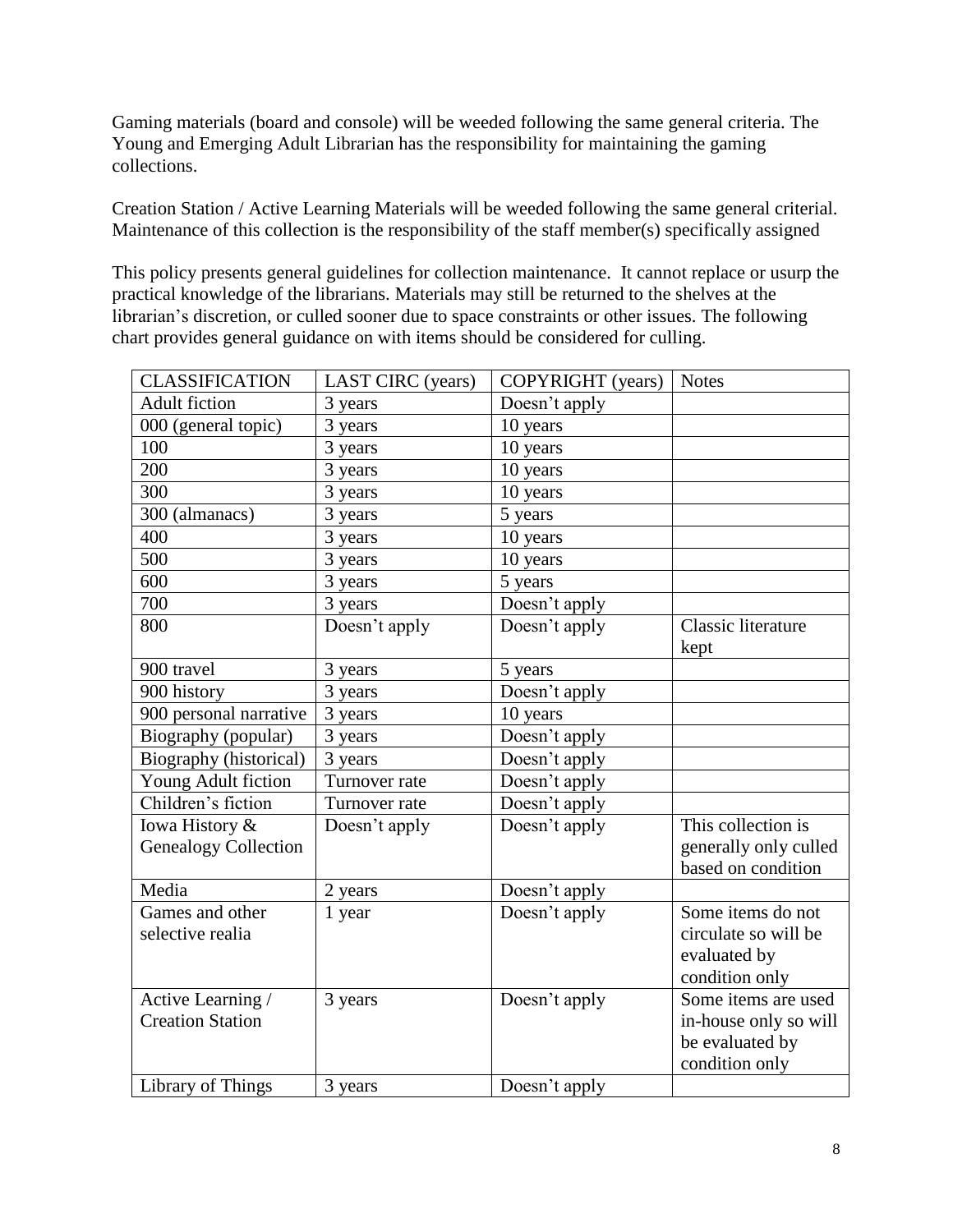# **Comments and Criticism:**

Because of the rich diversity of human experience and opinion, it is inevitable that some materials in the library's collection will be objectionable to some people in the community. The library in a very real sense belongs to the whole community – to the minority as well as the majority.

A patron who objects to specific books or other library materials shall be directed to complete the form, "Request for Reconsideration", available from the library staff. The following steps will be followed in responding to any request for reconsideration:

- 1. After receipt of a "Request for Reconsideration" form, a committee comprised of the Library Director, the Library Board's Vice President and Secretary, and, at the Committee's discretion, a fourth person, will convene.
- 2. The committee will check appropriate review journals, the James Kennedy Public Library's Collection Development Policy, and make a decision on the request.
- 3. The item in question will be kept off of the shelf and out of circulation during the review process.
- 4. The Library Director will send a letter to the patron explaining the decision.
- 5. If the patron wishes to appeal the decision, he or she must bring the appeal to the Library Director, who will notify the Board at their next regular monthly meeting, and will place the appeal on the agenda of the following regular Board meeting, thereby allowing at least one full month for Board consideration.

The library staff and the Library Board welcome comments and criticisms of the collection as a whole or of individual items. Persons are welcome to meet with the Director or attend Library Board meetings to discuss the statement of purpose, selection policy, library collection as a whole, and individual items in the collection or available through the library.

Reviewed/revised 5/1991; revised 2/02, 7/02, 10/02, 4/06, 1/2012, 6/2015, 2/2019, 11/2019